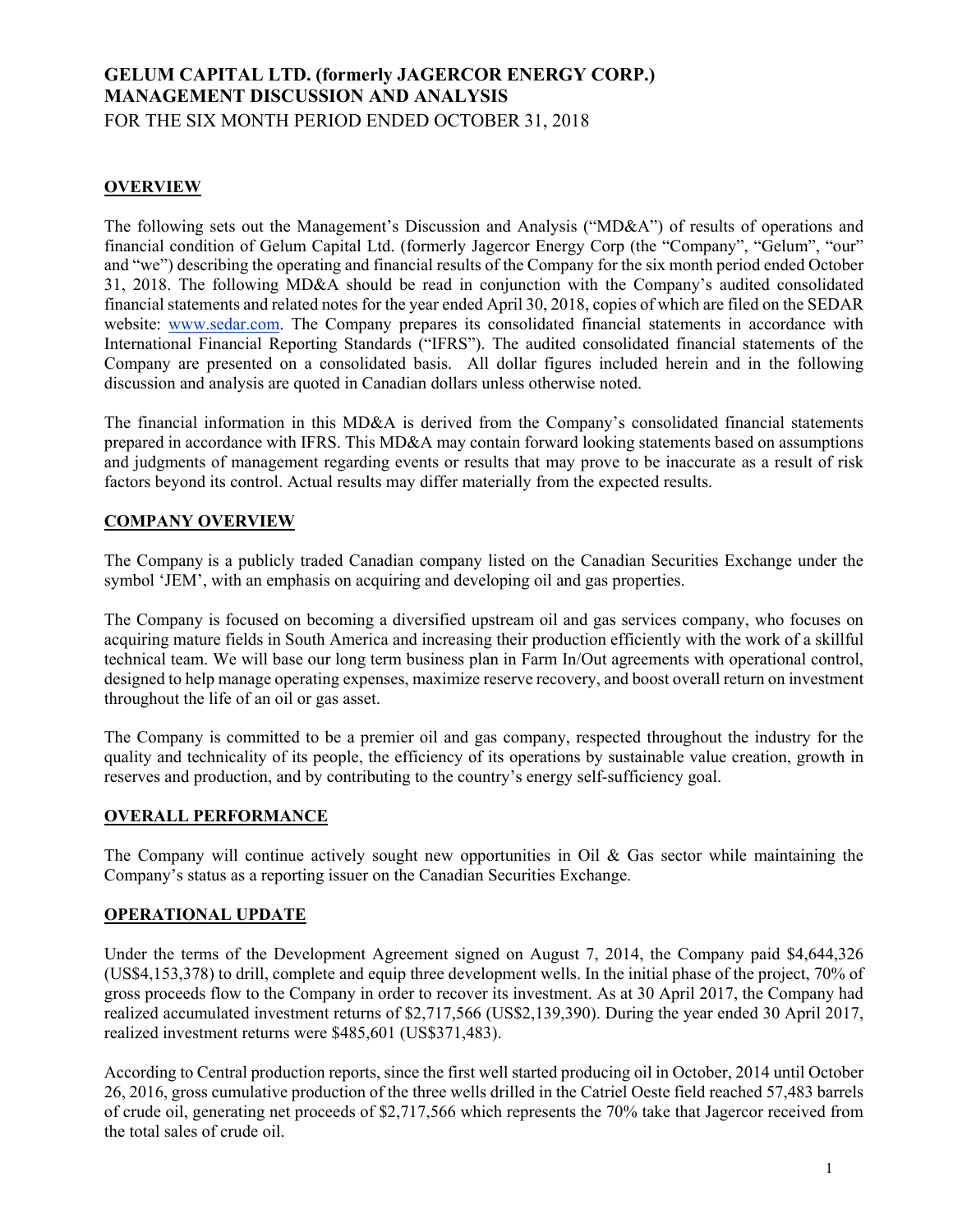The Catriel Oeste concession expired on October 25, 2016. In January, Central advised Jagercor that Central continued to be involved in negotiations with the Rio Negro Province to extend the concession. Then Central advised Jagercor that the Province of Rio Negro rejected its offer, denying an extension of the concession agreement. Central has operated the Catriel Oeste oilfield until the end of February 2017. The Province transfered the asset (concession) to Provincial Hydrocarbons Company. As a result of Central's inability to obtain a concession extension, production rights over the 3 wells terminate.

The Development Agreement has been impacted (and effectively terminated) by Central's inability to obtain a concession extension.

# **RESULTS OF OPERATIONS**

The Company reported comprehensive income of \$91,570 for the six month period ended October 31, 2018 (2017 – comprehensive loss of \$476,961). Net income for the six month period ended October 31, 2018, was \$91,570 (2017 – net loss of \$696,851).

The Company's operating expenses for the six month period ended October 31, 2018, included the following:

- General & administrative of  $$23,280 (2017 $442,980)$
- $\bullet$  Business development of \$2,069 (2017 \$18,086)
- Share-based payments of \$Nil (2017 \$70,430)
- Operating costs of  $Nil$  (2017 \$652,936)

General & administrative of \$23,280 (2017 - \$442,980) difference of \$419,700, along with operating costs of \$Nil (2017 - \$652,936) are less compared to the same period of the previous year mainly due to the Company divesting its shares of its subsidiary Jager Energia Agentina S.A. ("JEA"), which resulted in decreased operations.

Business development of \$2,069 (2017 - \$18,086) decreased compared to the same period of the previous year due to the costs reduction for marketing.

Share-based payments of \$Nil (2017-\$70,430) the Company granted 250,000 options to directors and officers during the six month period ended October 31, 2017.

### **SUMMARY OF ANNUAL RESULTS**

As required by Form51-102F1 the following is a summary of the Company's financial results for the three most recently completed financial years:

| <b>Year ended April 30</b>                    | 2018        | 2017          | 2016          |
|-----------------------------------------------|-------------|---------------|---------------|
| Net loss                                      | \$(688,900) | \$(3,391,809) | \$(1,331,166) |
| Earnings (loss) per share – basic and diluted | \$(0.146)   | \$(0.036)     | \$(0.014)     |
| Total assets                                  | \$27,194    | \$500,412     | \$3,757,833   |
| Short-term liabilities                        | \$48,671    | \$51,092      | \$94,700      |
| Long-term liabilities                         | \$544,779   | <b>SNil</b>   | \$Nil         |
| Cash dividends declared per share             | <b>SNil</b> | <b>SNil</b>   | \$Nil         |

During the year ended April 30, 2016, the Company focused on managing its Catriel Oeste Project and actively sought new opportunities in Oil & Gas sector, mainly in Argentina while maintaining the Company's status as a reporting issuer on the Canadian Securities Exchange.

During the year ended April 30, 2017, the Company focused on managing its Catriel Oeste Project until the termination of the contract and actually actively sought new opportunities in Oil  $\&$  Gas sector, mainly in Argentina while maintaining the Company's status as a reporting issuer on the Canadian Securities Exchange.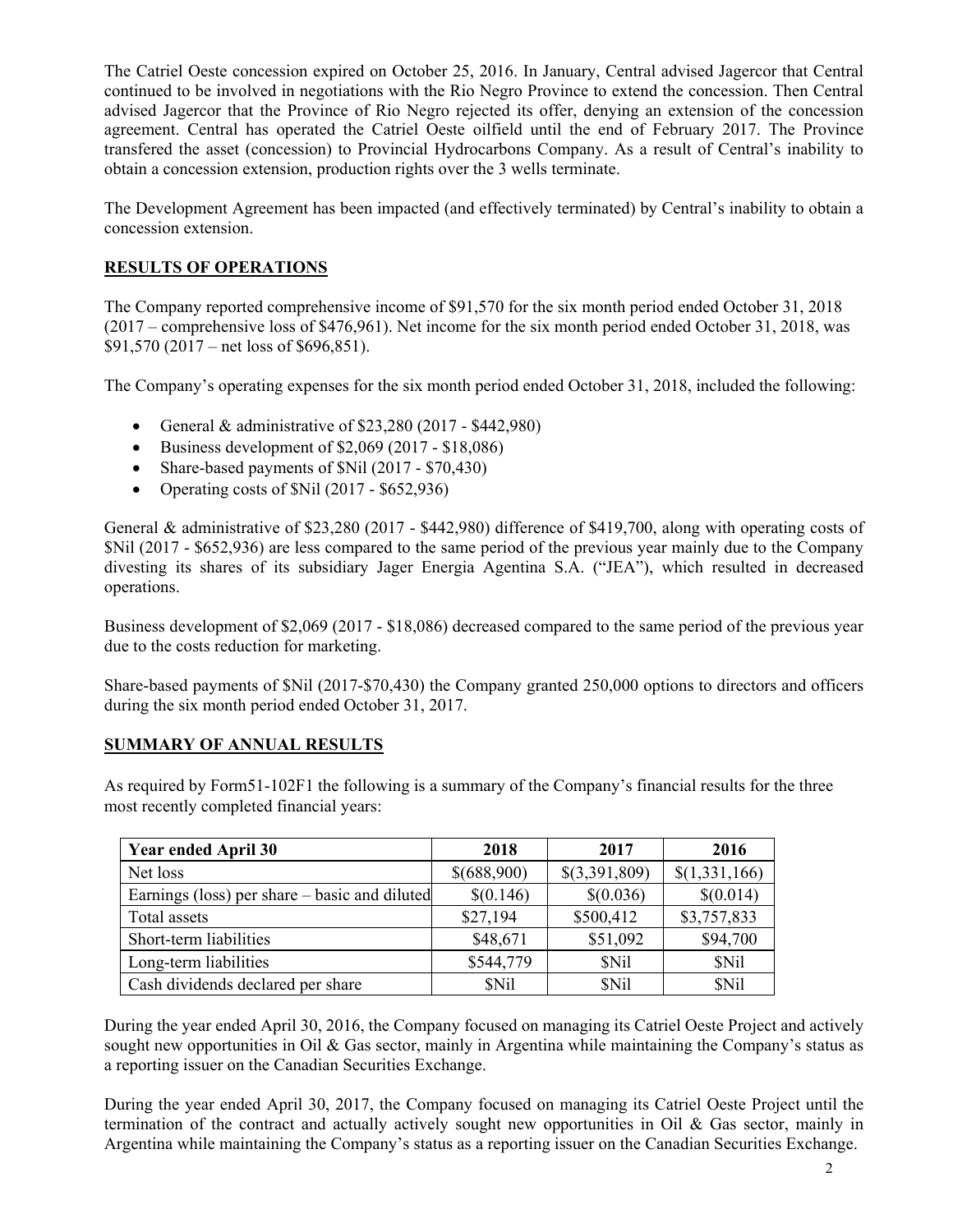During the year ended April 30, 2018, the Company focused on managing the sale of JEA. Due to the sale of JEA, the statement of loss and comprehensive loss reflects the consolidated operations of the Company and JEA for the year ended April 30, 2018. The Company recorded a gain on the disposal of subsidiary \$895,505 and a write-off of loan receivable \$675,109.

# **SUMMARY OF QUARTERLY RESULTS**

| For the quarter ended                              | Oct 31,<br>$2018 - Q2$<br>2019 | <b>July 31,</b><br>$2018 - Q1$<br>2019 | Apr 30,<br>$2018 - Q4$<br>2018 | <b>Jan 31,</b><br>$2018 - Q3$<br>2018 |
|----------------------------------------------------|--------------------------------|----------------------------------------|--------------------------------|---------------------------------------|
| Net income (loss)                                  | (\$17,507)                     | \$109,077                              | \$834,906                      | $(\$846,409)$                         |
| Earnings (loss) per share – basic and<br>diluted   | \$0.00                         | \$0.02                                 | \$0.02                         | $(\$0.09)$                            |
| For the quarter ended                              | Oct 31,<br>$2017 - Q2$<br>2018 | <b>July 31,</b><br>$2017 - Q1$<br>2018 | Apr 30,<br>$2017 - Q4$<br>2017 | <b>Jan 31,</b><br>$2017 - Q3$<br>2017 |
| Net income (loss)                                  | $(\$372,519)$                  | $(\$304,878)$                          | $(\$3,057,688)$                | (\$145,279)                           |
| Earnings (loss) per share $-$ basic and<br>diluted | $(\$0.04)$                     | $(\$0.03)$                             | $(\$0.036)$                    | $(\$0.002)$                           |

Following is a summary of the Company's financial results for the eight most recently completed quarters:

The net loss in the quarter ended October 31, 2018 was primarily due to decreased operations due to the sale of JEA in the year ending April 30, 2018. The net income in the quarter ended July 31, 2018 was primarily due to decreased operating costs associated with the sale of JEA and the receipt of previously expensed loan receivables of \$126,004. April 30, 2018 increased compared significantly with the quarter ended January 31, 2018 mainly to the gain on disposal of the subsidiary JEA. Also to negative exchange differences of \$303,159 for recognizing in this quarter the effects of devaluation in the Argentinean subsidiary when translating the foreign currency items (pesos transactions) to functional currency (US dollars) i.e. adjustment for JEA's investment loss. As well, the \$303,159 contemplate positive exchange differences in parent Company due to depreciation of the Canadian currency against US dollar. All other expenses did not show any significant change, except the above mention

The net loss in the quarter ended April 30, 2017 increased compared significantly with the quarter ended January 31, 2017 mainly to negative result with the Development Agreement Termination \$2,582,244. Also to negative exchange differences of \$64,559 for recognizing in this quarter the effects of devaluation in the Argentinean subsidiary when translating the foreign currency items (pesos transactions) to functional currency (US dollars) i.e. adjustment for JEA's investment loss. As well, the \$64,559 contemplate positive exchange differences in parent Company due to depreciation of the Canadian currency against US dollar. All other expenses did not show any significant change, except the above mention

# **LIQUIDITY AND CAPITAL RESOURCES**

As of October 31, 2018, the Company had net working capital (deficit) of \$83,122 (April 30, 2018 (\$46,477)) and cash and cash equivalents of \$124,245 (April 30, 2018 - \$1,438). The increase in cash and cash equivalents is explained by the receipt of previously expensed loan receivables of \$126,004, which also explains the increase in working capital. Management plans to continue analyzing different alternatives to finance the Company's new projects throughout the coming year, either with its own cash flow or private placements.

# **Share transactions:**

During the six month period ended 31 October 2018 the Company did not issue common shares

During the year ended 30 April 2018 the Company did not issue common shares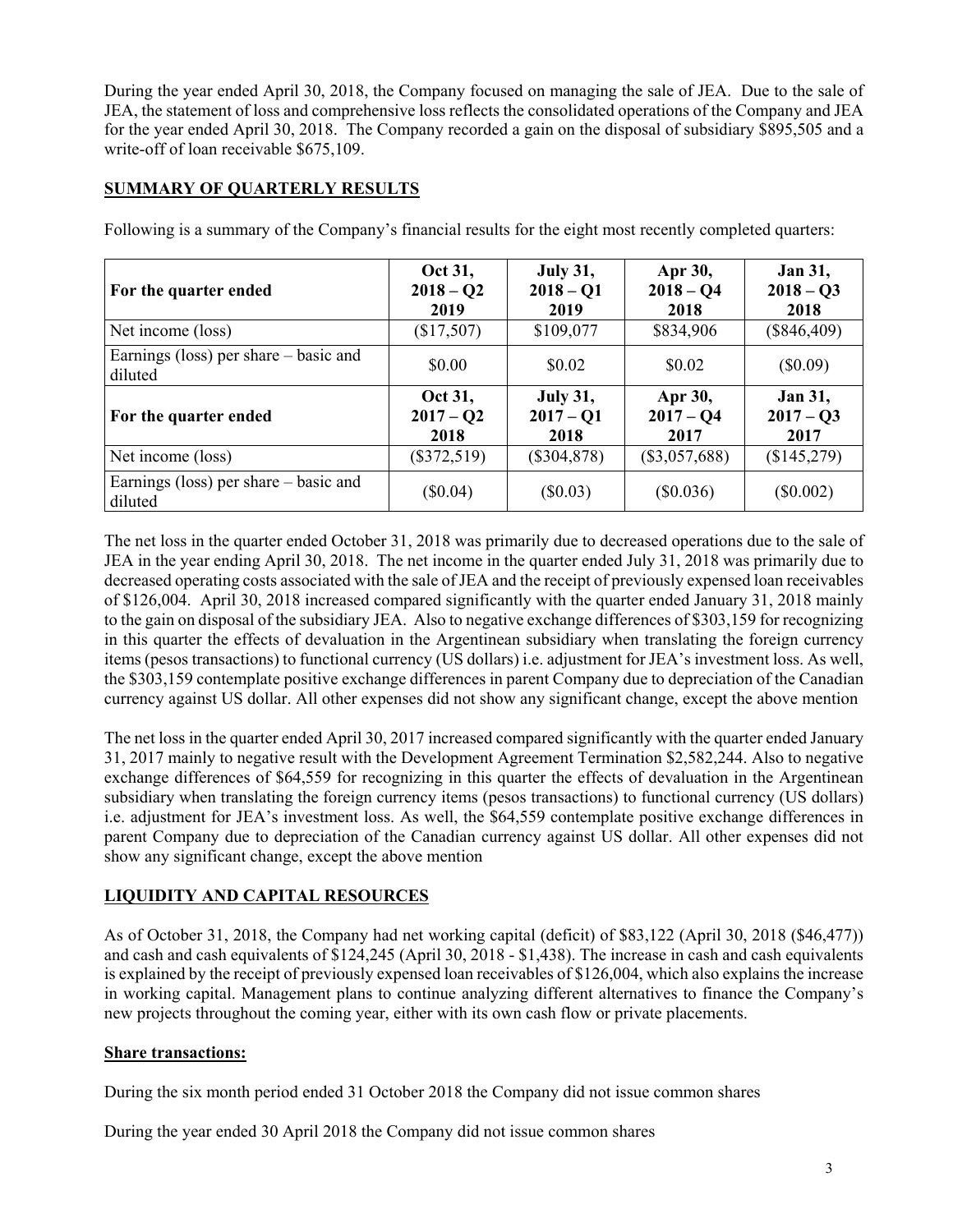### **Cash Flow Activities:**

During the six month period ended October 31, 2018 and the date of this report, cash used in operating activities was \$28,197 compared to \$314,068 used during the six month period ended October 31, 2017.

Financing activities during the six month period ended October 31, 2018 consisted of a recovery of a loan that was previously expensed totaling \$151,004 (2017 - \$Nil).

#### **OUTSTANDING SHARES**

#### **Outstanding Share Data**

As at October 31, 2018 and the date of this report, there were 4,727,433 common shares.

As at October 31, 2018, there were 250,000 share options.

As at the date of this report, there were 250,000 share options.

|                          | Number of shares Share capital |             |
|--------------------------|--------------------------------|-------------|
| Balance October 31, 2018 | 4,727,433                      | \$7,602,883 |

#### **OFF-BALANCE SHEET ARRANGEMENTS**

The Company has no off-balance sheet arrangements as at October 31, 2018 or as of the date of this report.

#### **TRANSACTIONS WITH RELATED PARTIES**

The amounts due to/from related parties are amounts due to the directors and officers. The balances are unsecured, non-interest bearing and have no specific terms for repayment. These transactions are in the normal course of operations and have been valued in these financial statements at the exchange amount, which is the amount of consideration established and agreed to by the related parties.

|                                    | 31 October<br>2018 | 30 April 2017 |
|------------------------------------|--------------------|---------------|
|                                    | \$                 |               |
| CEO (shares to be issued)          | 29,200             | 29,200        |
| Total amount (shares to be issued) | 29,200             | 29,200        |

As at 31 October 2018, related parties include an incentive bonus payable to compensate the Chief Executive Officer payable in 36,500 common shares at a price of \$0.80 per share. Issuance pending since 2016.

On October 14, 2017, convertible notes were issued to two directors (See Note 7).

On April 27, 2018, the Argentinian subsidiary was sold to a director of the Company (See Note 11) for \$25,000.

As at October 31, 2018, there was \$422,299 (April 30, 2018 - \$417,466) due to related parties. The amounts due to related parties are non-interest bearing, unsecured and due on demand.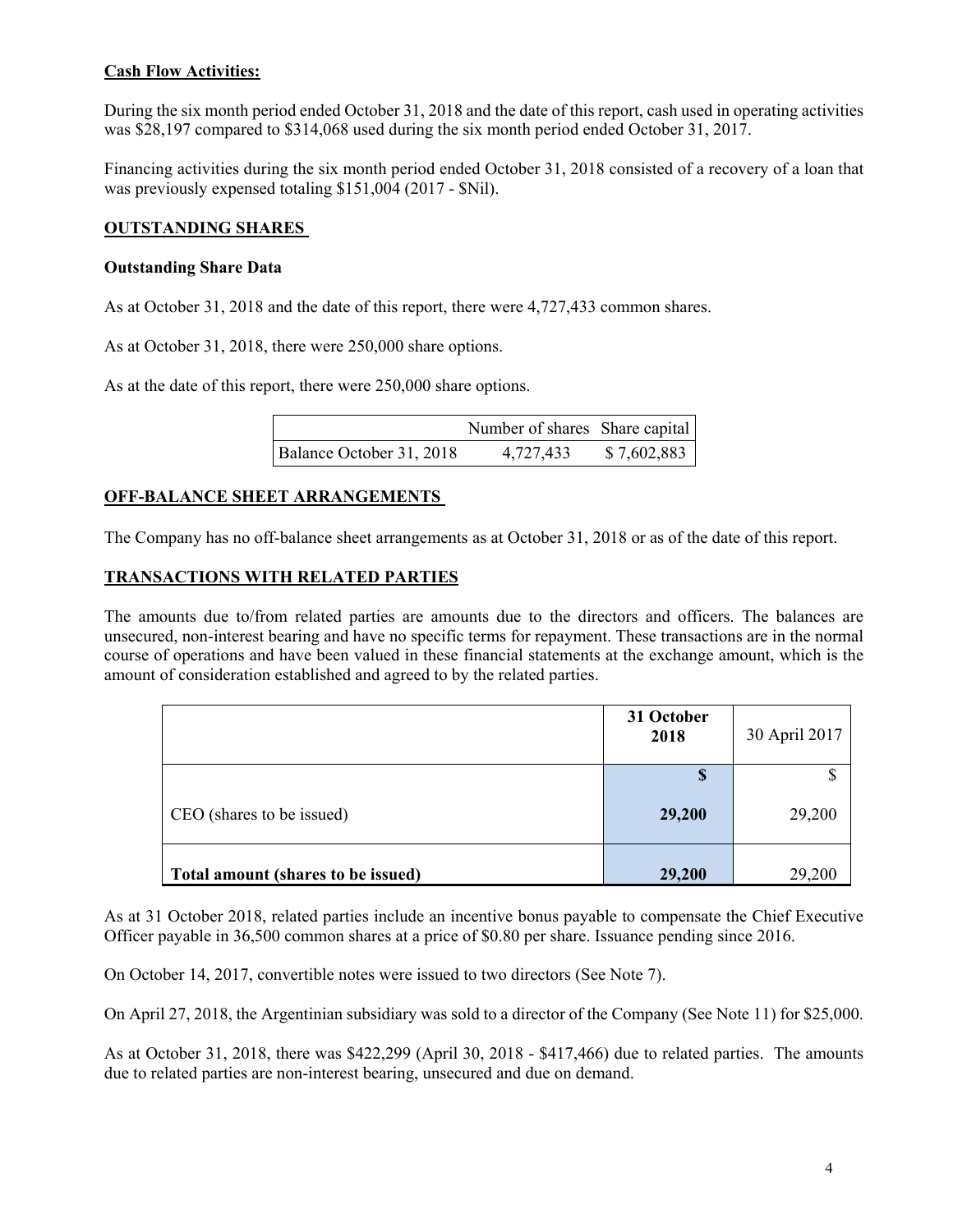During the three and six month periods ended October 31, 2018 and 2017, the Company entered into the following transactions with related parties:

|                                             | Three month period ended<br>October 31 |        | Six month period ended<br>October 31 |         |
|---------------------------------------------|----------------------------------------|--------|--------------------------------------|---------|
|                                             | 2018                                   | 2017   | 2018                                 | 2017    |
|                                             |                                        |        |                                      |         |
| Short-term benefits – Management fees       | -                                      | 82,224 | ۰                                    | 190,685 |
| Total key management personnel compensation | -                                      | 82,224 | -                                    | 190,685 |

Management fees for the year ended April 30, 2017 correspond to salaries and wages paid in the Argentinean subsidiary to the CEO, CFO and the Corporate Secretary; affected for a salaries reduction during 2018

### **CRITICAL ACCOUNTING ESTIMATES**

The Company makes estimates and assumptions about the future that affect the reported amounts of assets and liabilities. Estimates and judgments are continually evaluated based on historical experience and other factors, including expectations of future events that are believed to be reasonable under the circumstances.

In the future, actual experience may differ from these estimates and assumptions. The effect of a change in an accounting estimate is recognized prospectively by including it in comprehensive income in the year of the change, if the change affects that year only, or in the year of the change and future years, if the change affects both.

Information about critical judgments in applying accounting policies that have the most significant risk of causing material adjustment to the carrying amounts of assets and liabilities recognized in the financial statements within the next financial year are discussed below:

i) Exploration and Evaluation Expenditures

The application of the Company's accounting policy for exploration and evaluation expenditures requires judgment in determining whether it is likely that future economic benefits will flow to the Company, which may be based on assumptions about future events or circumstances. Estimates and assumptions made may change if new information becomes available. If, after expenditure is capitalized, information becomes available suggesting that the recovery of expenditure is unlikely, the amount capitalized is written off in the profit or loss in the year the new information becomes available.

ii) Title to Oil and Gas Property Interests

Although the Company has taken steps to verify title to oil and gas properties in which it has a Project, these procedures do not guarantee the Partner's title. Such properties may be subject to prior agreements or transfers and title may be affected by undetected defects.

iii) Income Taxes

The Company has not recognized a deferred tax asset, as management believes it is not probable that taxable profit will be available against which deductible temporary differences can be utilized.

iv) Share-based Payment Transactions

The Company measures the cost of equity-settled transactions with employees by reference to the fair value of the equity instruments at the date at which they are granted. Estimating fair value for share-based payment transactions requires determining the most appropriate valuation model, which is dependent on the terms and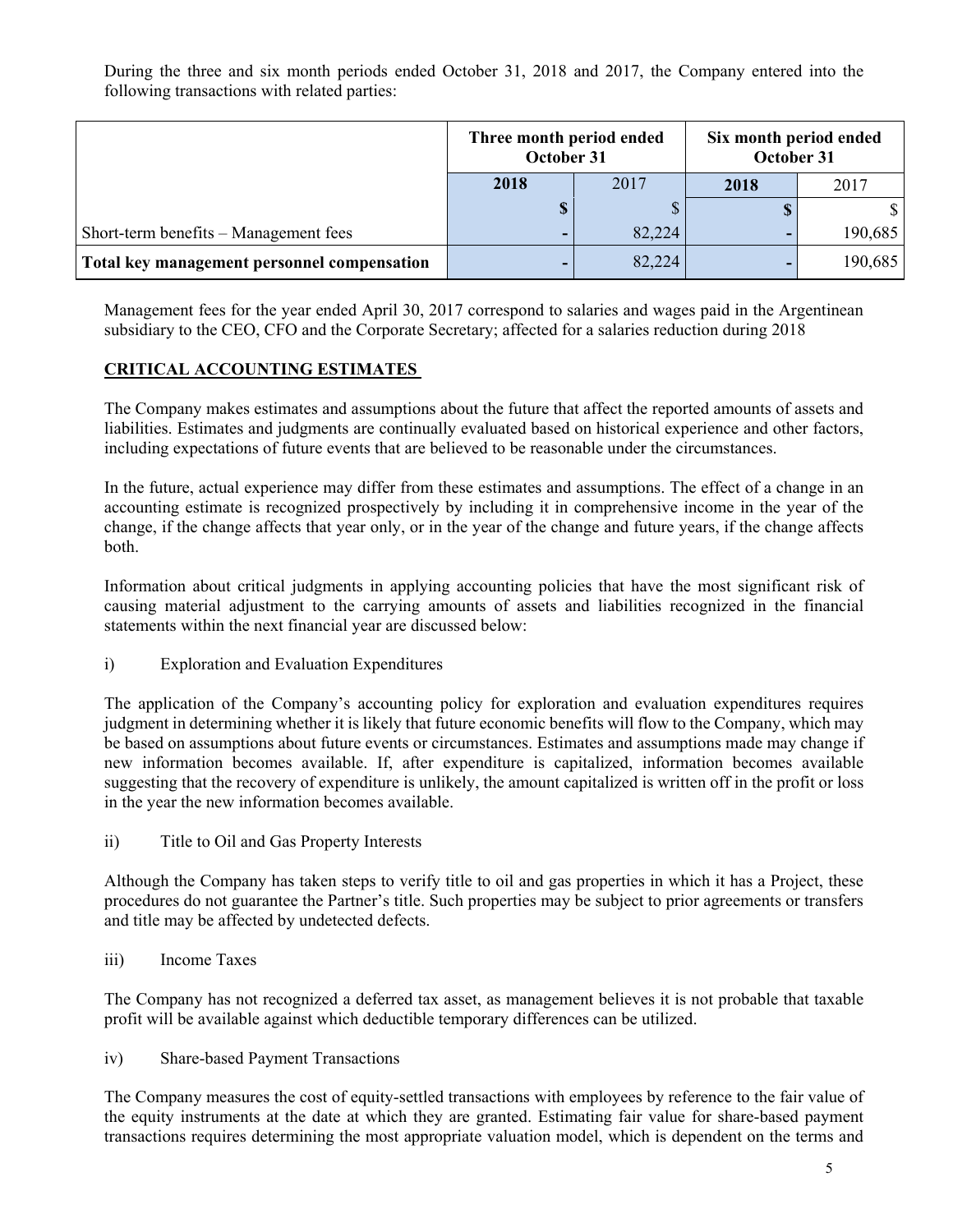conditions of the grant. This estimate also requires determining the most appropriate inputs to the valuation model including the expected life of the stock option, volatility and dividend yield and making assumptions about them.

#### v) Foreign currencies

The functional currency of each of the Company's entities is measured using the currency of the primary economic environment in which that entity operates. The Company determined that its functional currency is the Canadian dollar for its parent, and it is the US dollar for its Argentinean subsidiary commencing October 2014, prior to which it was the Canadian dollar. The functional currency of the Company's Argentinean subsidiary was changed to US dollars as a result the Company's investment made and returns received during the year being denominated in US dollars.

Foreign currency transactions are translated into functional currency using the exchange rates prevailing at the date of the transaction. Foreign currency monetary items are translated at the period-end exchange rate. Nonmonetary items measured at historical cost continue to be carried at the exchange rate at the date of the transaction. Non-monetary items measured at fair value are reported at the exchange rate at the date when fair values were determined.

The financial results and position of foreign operations whose functional currency is different from the reporting currency are translated as follows:

- i) assets and liabilities are translated at period-end exchange rates prevailing at that reporting date; and
- ii) income and expenses are translated at average exchange rates for the period.

Exchange gains and losses arising on translation are recognized in accumulated other comprehensive loss.

For a detailed summary of the Company's significant accounting policies, the readers are directed to Note 3 of audited consolidated financial statements for the year ended April 30, 2018 that are available on SEDAR at www.sedar.com.

#### **RISKS AND UNCERTAINTIES**

The Company believes that the following risks and uncertainties may materially affect its success.

#### **Limited Operating History**

The Company has no history of business or exploitation operations, revenue generation or production history. The Company was incorporated on June 8, 1987 and has not yet generated a significant profit from its activities. The Company is subject to all of the business risks and uncertainties associated with any new business enterprise, including the risk that it will not achieve its growth objective. The Company anticipates that it may take several years to achieve positive free cash flow.

### **Exploration, Development and Operating Risks**

The exploration for and development of oil and gas properties involve significant risks, which even a combination of careful evaluation, experience and knowledge may not eliminate. Few properties that are explored are ultimately developed into producing oil and gas. There can be no guarantee that the estimates of quantities and qualities of production disclosed will be economically recoverable. With all operations there is uncertainty and, therefore, risk associated with operating parameters and costs resulting from the scaling up of extraction methods tested in pilot conditions. Oil and Gas exploration is speculative in nature and there can be no assurance that any hydrocarbon discovered would result in an increase in the Company's resource base.

The Company's operations are subject to all of the hazards and risks normally encountered in the exploration, development and production of oil and gas. These include unusual and unexpected geological formations, rock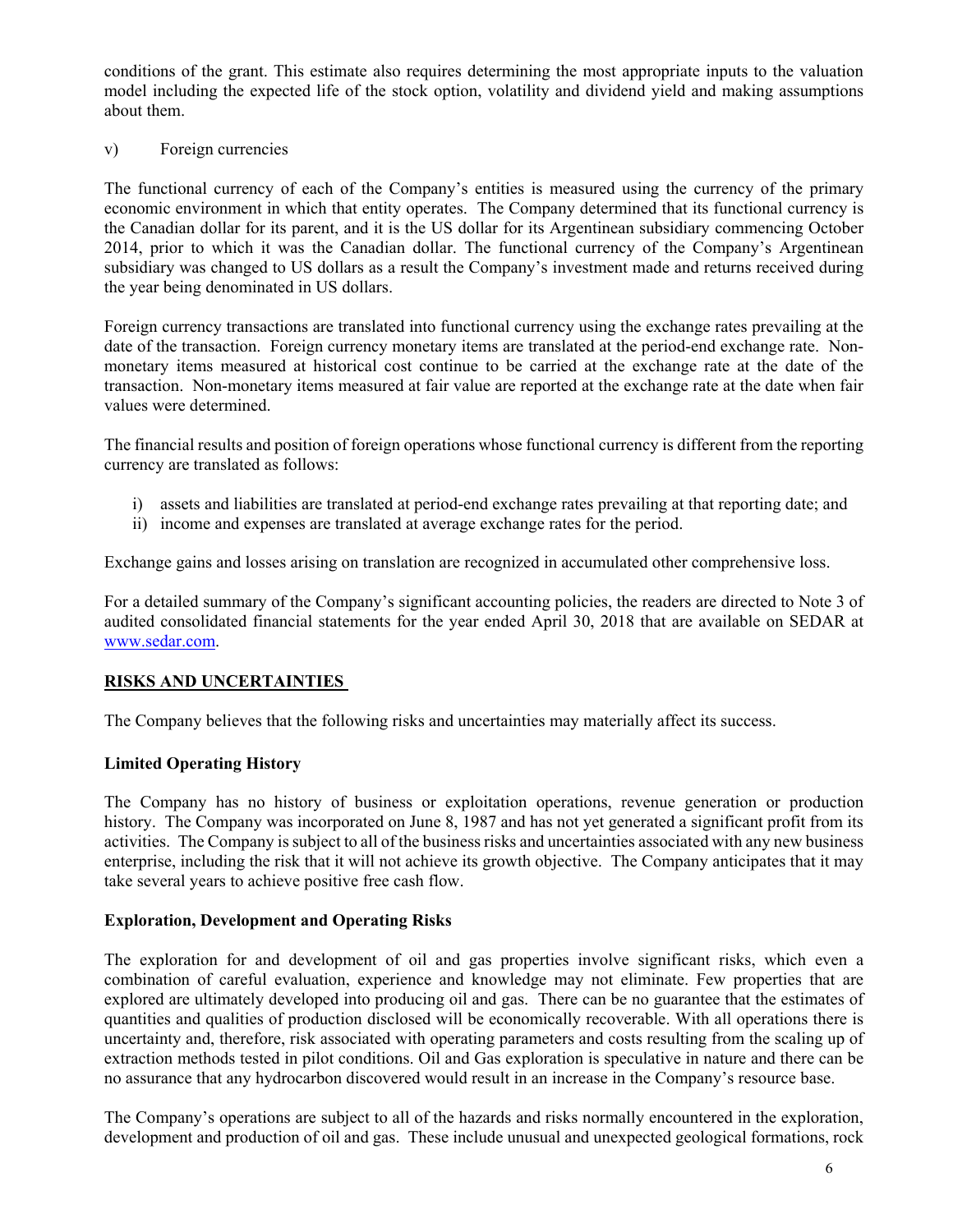falls, seismic activity; flooding and other conditions involved in the production of the hydrocarbon, any of which could result in damage to, or destruction of, other producing facilities, damage to life or property, environmental damage and possible legal liability. Although precautions to minimize risk will be taken, operations are subject to hazards that may result in environmental pollution and consequent liability that could have a material adverse impact on the business, operations and financial performance of the Company.

# **Fluctuating Commodity Prices**

The economics of hydrocarbon exploitation is affected by many factors beyond the Company's control, including commodity prices, the cost of operations, variations in the grade and production and fluctuations in the market price of the commodities. Depending on the price of the commodities, it may be determined that it is impractical to continue the exploitation operation. Oil and Gas prices are prone to fluctuations and the marketability is affected by government regulation relating to price, royalties, allowable production and the importing and exporting of the commodities, the effect of which cannot be accurately predicted. There is no assurance that a profitable market will exist for the sale of any hydrocarbon found on the Property.

# **Credit risk**

Credit risk is the risk of an unexpected loss if a customer or counterparty to a financial instrument fails to meet its contractual obligations and arises primarily from the Company's cash and cash equivalents. The Company manages its credit risk relating to cash and cash equivalents by dealing with only with highly-rated financial institutions. As a result, credit risk is considered insignificant.

### **Currency Risk**

Currency risk is the risk to the Company's earnings that arises from fluctuations of foreign exchange rates and the degree of volatility of these rates.

The Company may have available funds in Argentina. Thus, the Company's ability to repatriate funds from Argentina is governed by the Argentine Republic Central Bank (BCRA), which imposes a number of monetary and currency exchange control measures that may include tight restrictions to access foreign currency to transfer funds abroad.

#### **Substantial Capital Requirements and Liquidity**

Substantial additional funds for the establishment of the Company's current and planned gas and oil operations will be required. No assurances can be given that the Company will be able to raise the additional funding that may be required for such activities, should such funding not be fully generated from operations. Commodity prices, environmental rehabilitation or restitution, revenues, taxes, transportation costs, capital expenditures, operating expenses and geological results are all factors which will have an impact on the amount of additional capital that may be required. To meet such funding requirements, the Company may be required to undertake additional equity financing, which would be dilutive to shareholders. Debt financing, if available, may also involve restrictions on financing and operating activities. There is no assurance that additional financing will be available on terms acceptable to the Company or at all. If the Company is unable to obtain additional financing as needed, it may be required to reduce the scope of its operations or anticipated expansion, and pursue only those development plans that can be funded through cash flows generated from its existing operations.

The Company manages liquidity risk by maintaining an adequate level of cash and cash equivalents to meet its ongoing obligations. The Company continuously reviews its actual expenditures and forecast cash flows and matches the maturity dates of its cash and cash equivalents to capital and operating needs. The Company has been successful in raising equity financing in the past; however, there is no assurance that it will be able to do so in the future.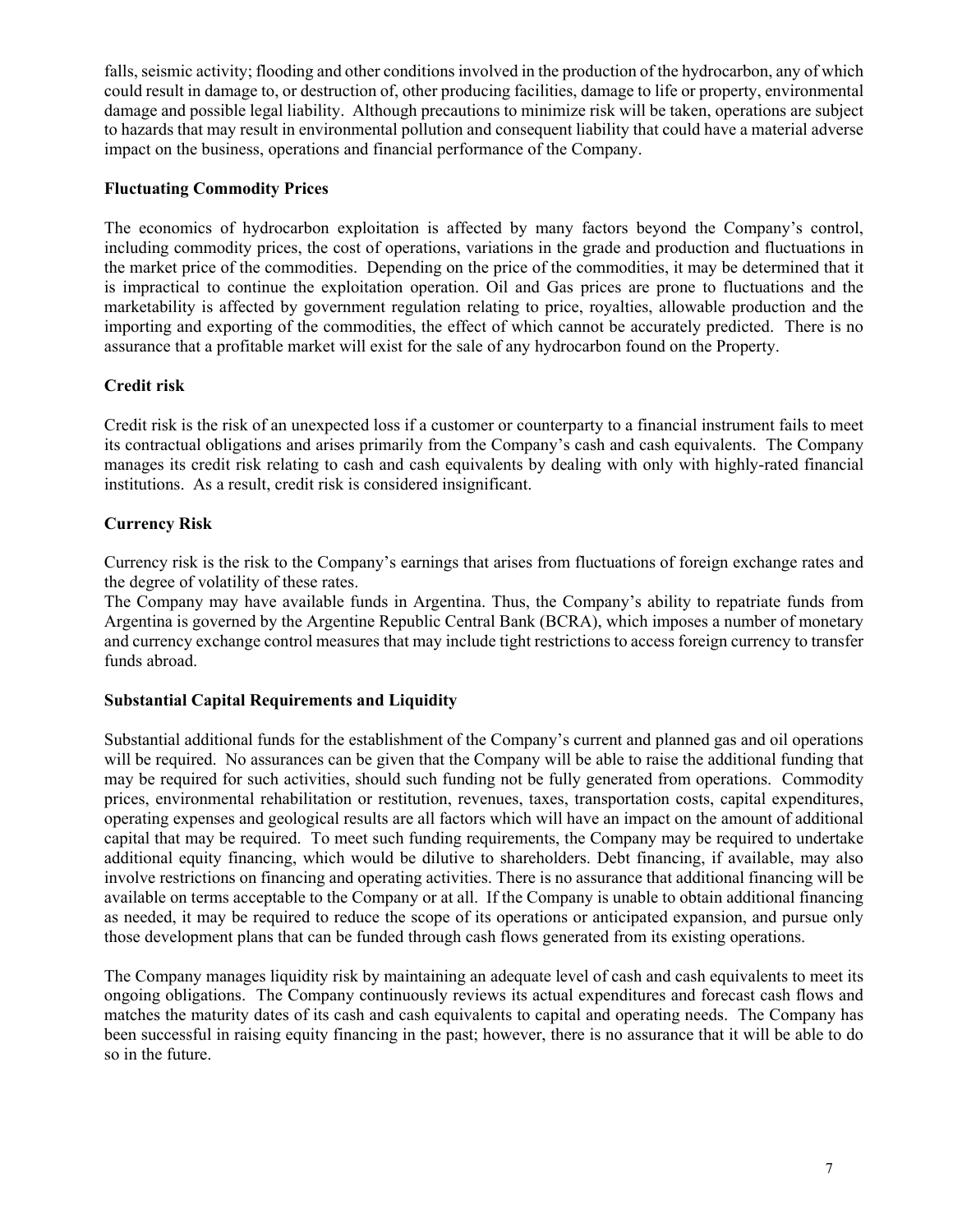### **Regulatory Requirements**

The current or future operations of the Company require permits from various governmental authorities, and such operations are and will be governed by laws and regulations governing exploration, development, production, taxes, labor standards, occupational health, waste disposal, toxic substances, land use, environmental protection, site safety and other matters. Companies engaged in the exploration and development of hydrocarbon properties generally experience increased costs and delays in development and other schedules as a result of the need to comply with applicable laws, regulations and permits. There can be no assurance that all permits which the Company may require for the facilities and conduct of exploration and development operations will be obtainable on reasonable terms or that such laws and regulation would not have an adverse effect on any exploration and development project which the Company might undertake.

Failure to comply with applicable laws, regulations and permitting requirements may result in enforcement actions, including orders issued by regulatory or judicial authorities causing operations to cease or be curtailed, and may include corrective measures requiring capital expenditures, installation of additional equipment or remedial actions. Parties engaged in exploration and development operations may be required to compensate those suffering loss or damage by reason of the exploration and development activities and may have civil or criminal fines or penalties imposed upon them for violation of applicable laws or regulations. Amendments to current laws, regulation and permits governing operations and activities of mineral companies, or more stringent implementation thereof, could have a material adverse impact on the Company and cause increases in capital expenditures or exploration and development costs or require abandonment or delays in the development of new properties.

### **Financing Risks and Dilution to Shareholders**

The Company will have limited financial resources. If the Company's exploration program on its properties is successful, additional funds will be required for the purposes of further exploration and development. There can be no assurance that the Company will be able to obtain adequate financing in the future or that such financing will be available on favorable terms or at all. It is likely such additional capital will be raised through the issuance of additional equity, which will result in dilution to the Company's shareholders.

#### **Title to Properties**

Acquisition of title to hydrocarbon properties is a very detailed and time-consuming process. Title to, and the area of, properties may be disputed. The Company cannot give an assurance that title to the Property will not be challenged or impugned. Properties sometimes contain claims or transfer histories that examiners cannot verify. A successful claim that the Company, as the case may be, does not have title to the properties could cause the Company to lose any rights to explore, develop and produce any gas or oil on that property, without compensation for its prior expenditures relating to such property.

#### **Requirement for Permits and Licenses**

As the Company potentially involves in exploration or development of oil & gas, it and may need to acquire permits or licenses necessary to carry on proposed exploration or development activities on the properties. A substantial number of permits and licenses may be required should the Company proceed beyond exploration; such licenses and permits may be difficult to obtain and may be subject to changes in regulations and in various operational circumstances. It is uncertain whether the Company will be able to obtain all such licenses and permits.

# **Competition**

There is competition within the oil and gas industry for the discovery and acquisition of properties considered to have commercial potential. The Company will compete with other companies, many of which have greater financial, technical and other resources than the Company, for, among other things, the acquisition of claims, leases and other interests as well as for the recruitment and retention of qualified employees and other personnel.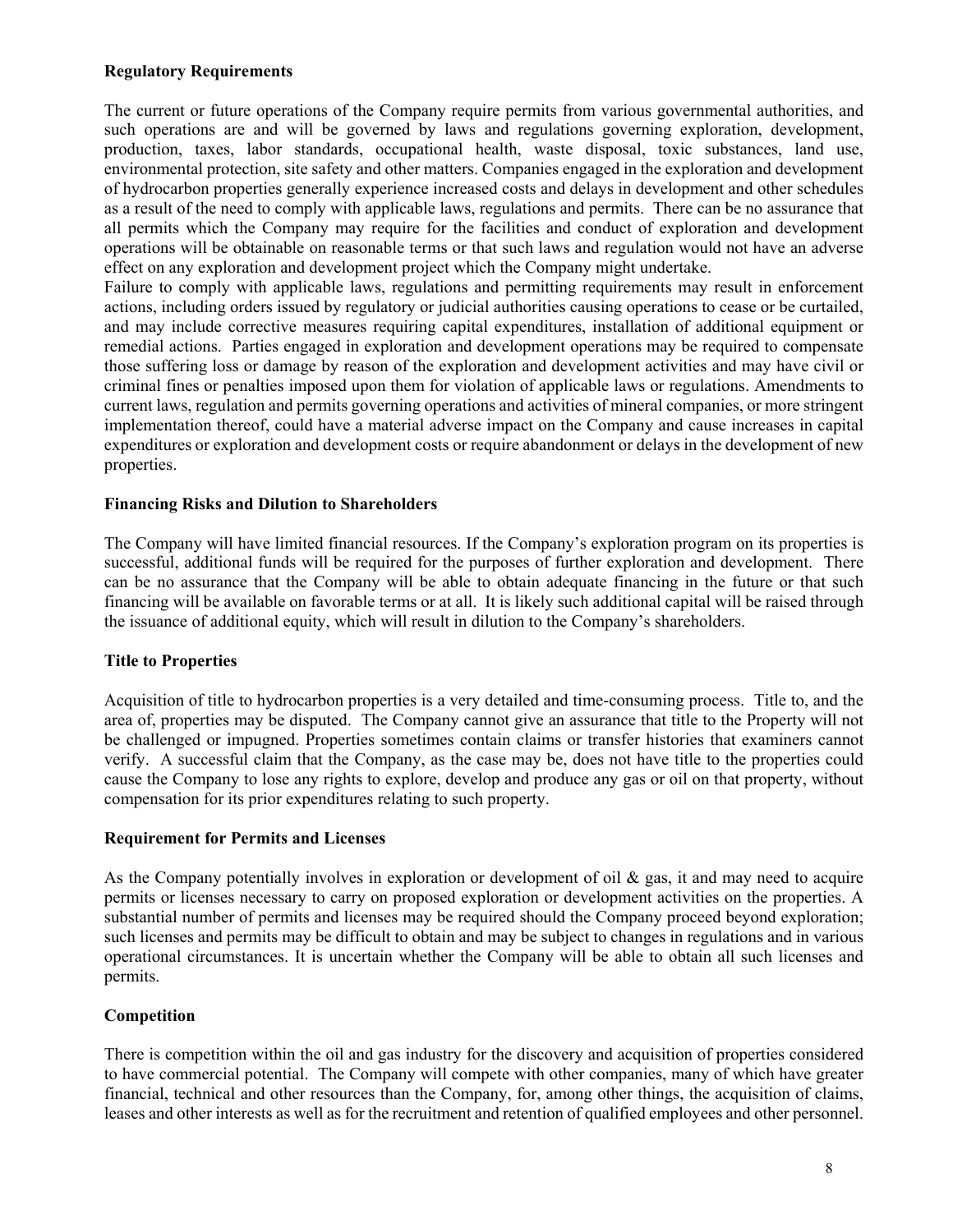### **Reliance on Management and Dependence on Key Personnel**

The success of the Company will be largely dependent upon on the performance of the directors and officers and the ability to attract and retain key personnel. The loss of the services of these persons may have a material adverse effect on the Company's business and prospects. The Company will compete with numerous other companies for the recruitment and retention of qualified employees and contractors. There is no assurance that the Company can maintain the service of its directors and officers or other qualified personnel required to operate its business. Failure to do so could have a material adverse effect on the Company and its prospects.

# **Environmental Risks**

The Company's exploration and appraisal programs will, in general, be subject to approval by regulatory bodies. Additionally, all phases of the oil and gas exploitation business present environmental risks and hazards and are subject to environmental regulation pursuant to a variety of international conventions and federal, provincial and municipal laws and regulations. Environmental legislation provides for, among other things, restrictions and prohibitions on spills, releases or emissions of various substances produced in association with operations. The legislation also requires that wells and facility sites be operated, maintained, abandoned and reclaimed to the satisfaction of applicable regulatory authorities. Compliance with such legislation can require significant expenditures and a breach may result in the imposition of fines and penalties, some of which may be material. Environmental legislation is evolving in a manner expected to result in stricter standards and enforcement, larger fines and liability and potentially increased capital expenditures and operating costs.

# **Local Resident Concerns**

Apart from ordinary environmental issues, work on, or the development of the properties could be subject to resistance from local residents that could either prevent or delay exploration and development of the properties.

### **Uninsurable Risks**

Exploration, development and production operations on hydrocarbon properties involve numerous risks, including unexpected or unusual geological operating conditions, rock bursts, cave-ins, fires, floods, earthquakes and other environmental occurrences. It is not always possible to obtain insurance against all such risks and the Company may decide not to insure against certain risks as a result of high premiums or other reasons. Should such liabilities arise, they could have an adverse impact on the Company's results of operations and financial condition and could cause a decline in the value of the Company shares. The Company does not intend to maintain insurance against environmental risks.

# **Litigation**

The Company and/or its directors may be subject to a variety of civil or other legal proceedings, with or without merit.

# **FORWARD-LOOKING STATEMENTS**

This MD&A contains forward-looking statements. Forward-looking statements are projections of events, revenues, income, future economic performance or management's plans and objectives for future operations. In some cases, you can identify forward-looking statements by the use of terminology such as "may", "should", "expects", "plans", "anticipates", "believes", "estimates", "predicts", "potential" or "continue" or the negative of these terms or other comparable terminology. Examples of forward-looking statements made in this MD&A include statements about the Company's business plans; the costs and timing of its developments; its future investments and allocation of capital resources; success of exploration activities; requirements for additional capital; government regulation of mining operations. These statements are only predictions and involve known and unknown risks, uncertainties and other factors, including: general economic and business conditions, fluctuations in worldwide prices and demand for minerals; our lack of operating history; the actual results of current exploration activities; conclusions or economic evaluations; changes in project parameters as plans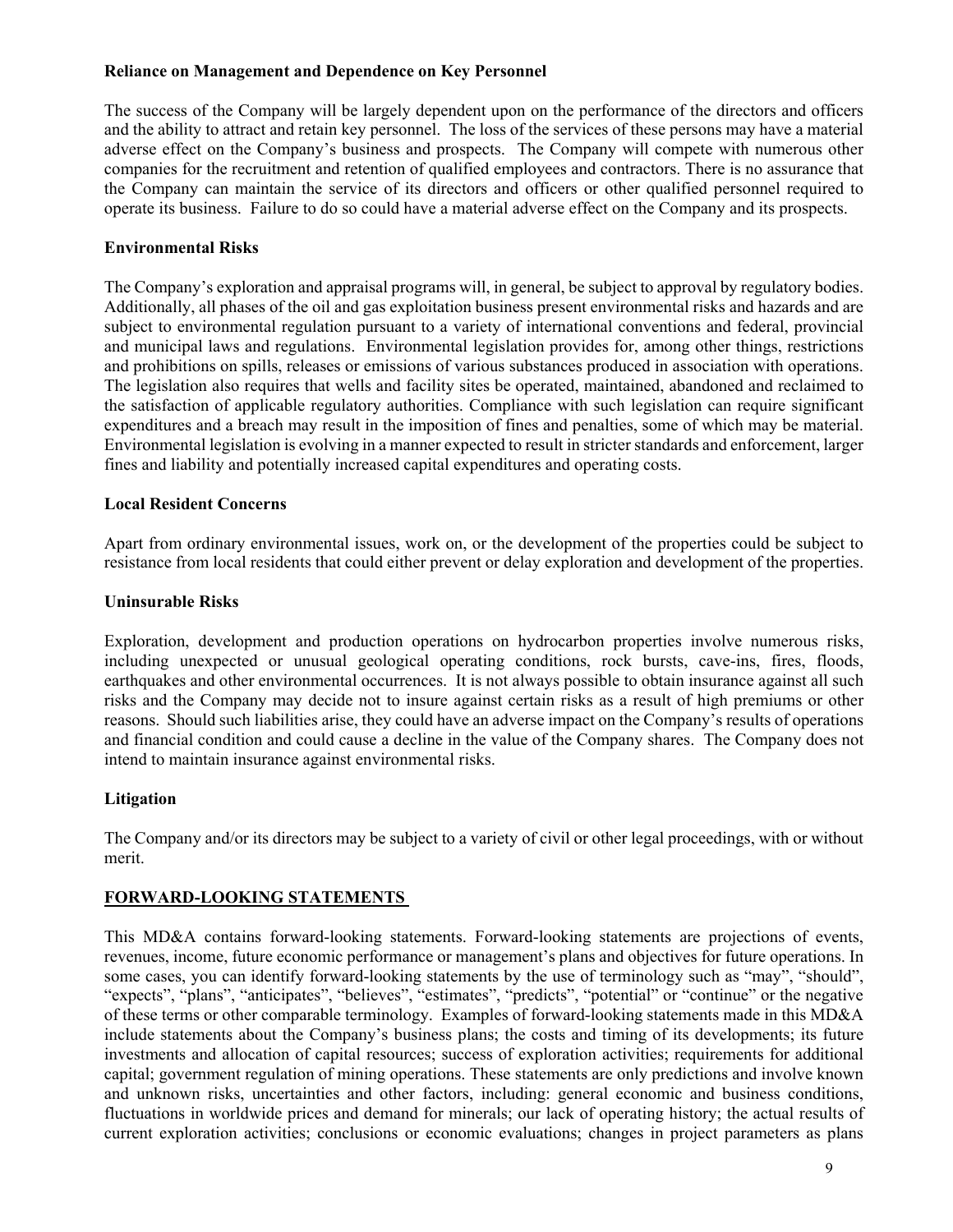continue to be refined; possible variations in grade and or recovery rates; failure of plant, equipment or processes to operate as anticipated; accidents, labor disputes or other risks of the oil  $\&$  gas industry; delays in obtaining government approvals or financing or incompletion of development or construction activities, any of which may cause our or our industry's actual results, levels of activity, performance or achievements to be materially different from any future results, levels of activity, performance or achievements expressed or implied by these forward-looking statements.

The Company has no working interest in any Property and does not claim to report any reserves, resources other than reserves or measurements thereof. Jagercor´s interest was limited to a funding agreement in the form of the Agreement entered into with Central.

Any references in this MD&A to test rates, flow rates, initial and/or final raw test or production rates, early production, test volumes behind pipe and/or "flush" production rates are useful in confirming the presence of hydrocarbon, however, such rates are not necessarily indicative of long-term performance or of ultimate recovery. Readers are cautioned not to place reliance on such rates in calculating the aggregate production for Jagercor or its partners.

All calculations converting natural gas to barrels of oil equivalent ("boe") have been made using a conversion ratio of six thousand cubic feet (six "Mcf") of natural gas to one barrel of oil, unless otherwise stated. The use of boe may be misleading, particularly if used in isolation, as the conversion ratio of six Mcf of natural gas to one barrel of oil is based on an energy equivalency conversion method primarily applicable at the burner tip and does not represent a value equivalency at the wellhead.

While these forward-looking statements and any assumptions upon which they are based are made in good faith and reflect our current judgment regarding the direction of the Company's business, actual results will almost always vary, sometimes materially, from any estimates, predictions, projections, assumptions or other future performance suggested herein. Except as required by applicable law, including the securities laws of the Canada, the Company does not intend to update any of the forward-looking statements to conform these statements to actual results.

# **MANAGEMENT'S REPORT ON INTERNAL CONTROLS OVER FINANCIAL REPORTING**

In connection with Exemption Orders issued in November 2007 by each of the securities commissions across Canada, the Chief Executive Officer ("CEO") and Chief Financial Officer ("CFO") of the Company will file a Venture Issuer Basic Certificate with respect to the financial information contained in the unaudited interim financial statements and the audited annual financial statements and respective accompanying MD&A.

In contrast to the certificate under National Instrument ("NI") 52-109 (Certification of Disclosure in Issuer's Annual and Interim Filings), the Venture Issuer Basic Certification includes a 'Note to Reader' stating that the CEO and CFO do not make any representations relating to the establishment and maintenance of disclosure controls and procedures and internal control over financing reporting, as defined in NI 52-109.

# **RECENT ACCOUNTING PRONOUNCEMENTS**

Certain new standards, interpretations, amendments and improvements to existing standards were issued by the IASB or the IFRIC that are mandatory for accounting periods beginning on or after January 1, 2018. The following standard has been adopted by the Company and has not had any impact on the company's financial statements:

IFRS 9: New standard that replaced IAS 39 for classification and measurement, effective for annual periods beginning on or after January 1, 2018. The following standards, amendments to standards and interpretations have been issued for annual periods beginning on or after January 1, 2019. The following standard has not yet been adopted by the Company and is being evaluated to determine its impact.

IFRS 16 is a new standard that sets out the principles for recognition, measurement, presentation, and disclosure of leases including guidance for both parties to a contract, the lessee and the lessor. The new standard eliminates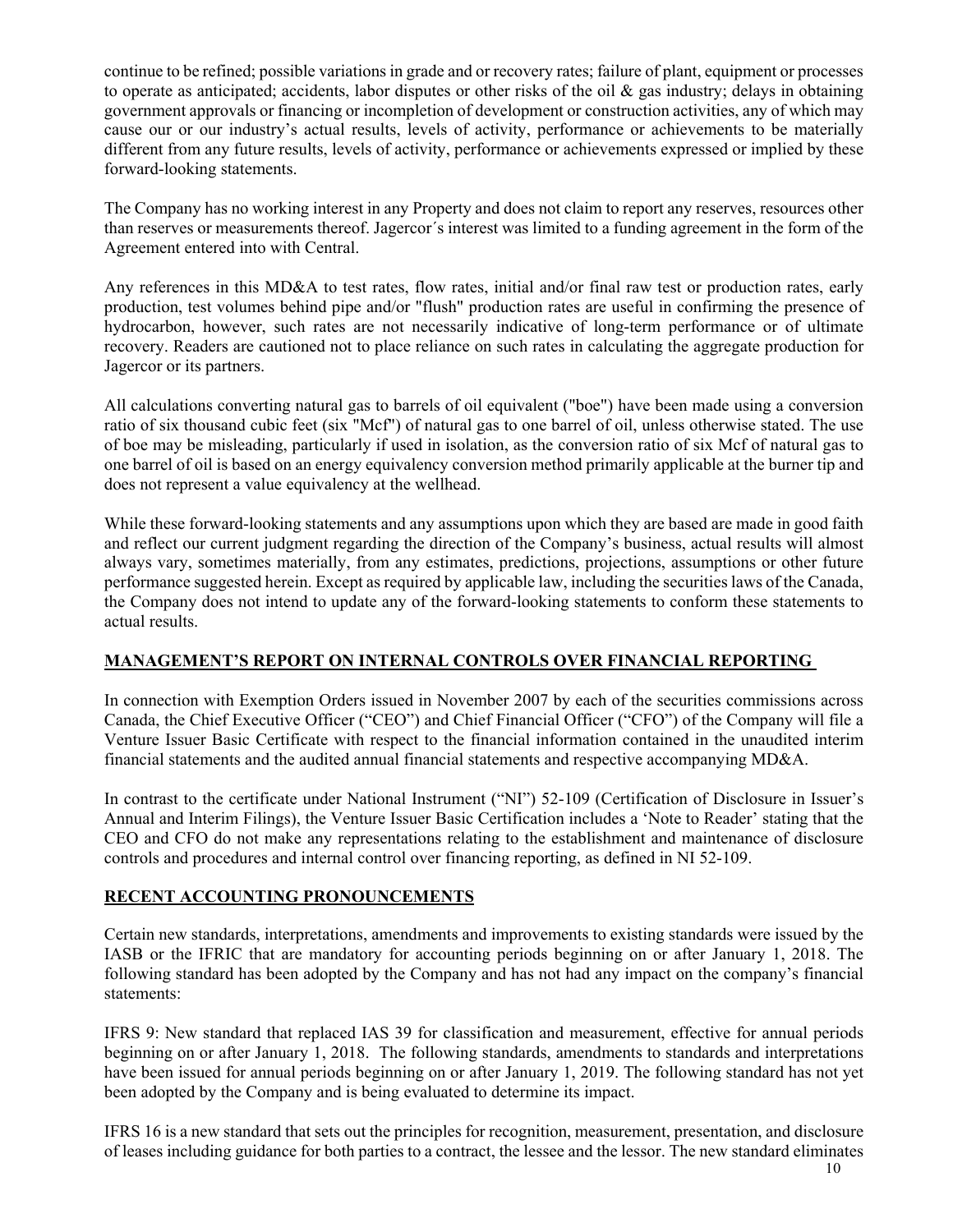the classification of leases as either operating or finance leases as is required by IAS 17 and instead introduces a single lessee accounting model.

# **FINANCIAL AND OTHER INSTRUMENTS**

### *Fair Value*

The fair value of the Company's accounts receivable, and trade and other payables, approximate carrying value, which is the amount recorded on the consolidated statement of financial position. The fair value of the Company's investment, carried at amortized cannot be determined as there is no fixed terms of repayment. The Company's other financial instruments, cash and cash equivalents, and short-term investment, under the fair value hierarchy are based on level one quoted prices in active markets for identical assets or liabilities.

The following table provides an analysis of the Company's financial instruments that are measured subsequent to initial recognition at fair value, grouped into Level 1 to 3 based on the degree to which the inputs used to determine the fair value are observable.

- Level 1 fair value measurements are those derived from quoted prices in active markets for identical assets or liabilities.
- Level 2 fair value measurements are those derived from inputs other than quoted prices included within Level 1, that are observable either directly or indirectly.
- Level 3 fair value measurements are those derived from valuation techniques that include inputs that are not based on observable market data. As at 31 October 2018, the Company does not have any Level 3 financial instruments.

#### *Management of financial risks*

The financial risk arising from the Company's operations are credit risk, liquidity risk, interest rate risk, currency risk and commodity price risk. These risks arise from the normal course of operations and all transactions undertaken are to support the Company's ability to continue as a going concern. The risks associated with these financial instruments and the policies on how to mitigate these risks were set out in the "Risks and Uncertainties" section on page 10. Management manages and monitors these exposures to ensure appropriate measures are implemented on a timely and effective manner.

Unless otherwise noted, it is management's opinion that the Company is not exposed to significant interest or commodity risk arising from these financial instruments.

#### **DIRECTORS**

Certain directors of the Company are also directors, officers and/or shareholders of other companies that are similarly engaged in the business of acquiring, developing and exploring natural resource properties. Such associations may give rise to conflicts of interest from time to time. The directors of the Company are required to act in good faith with a view to the best interests of the Company and to disclose any interest they may have in any project opportunity of the Company. If a conflict of interest arises at a meeting of the board of directors, any director in a conflict will disclose his/her interest and abstain from voting in the matter(s). In determining whether or not the Company will participate in any project or opportunity, the directors will primarily consider the degree of risk to which the Company may be exposed and its financial position at the time.

On February 06, 2017 Alejandro Cherñacov resigned as the Chief Financial Officer and Director of the Company.